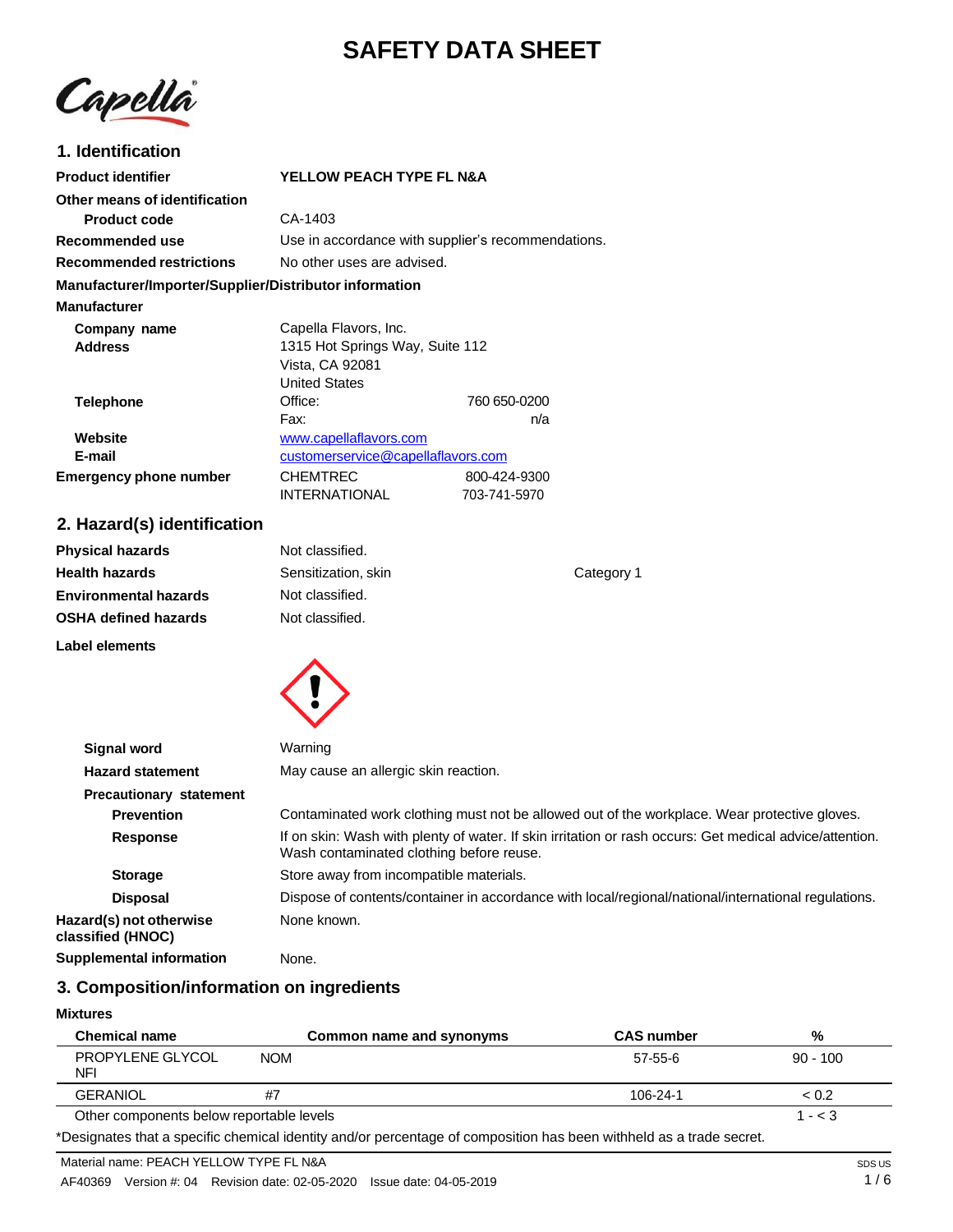## **4. First-aid measures**

| <b>Inhalation</b>                                                            | Move to fresh air. Call a physician if symptoms develop or persist.                                                                                                                 |
|------------------------------------------------------------------------------|-------------------------------------------------------------------------------------------------------------------------------------------------------------------------------------|
| <b>Skin contact</b>                                                          | Remove contaminated clothing immediately and wash skin with soap and water. In case of<br>eczema or other skin disorders: Seek medical attention and take along these instructions. |
| Eye contact                                                                  | Rinse with water. Get medical attention if irritation develops and persists.                                                                                                        |
| Ingestion                                                                    | Rinse mouth. Get medical attention if symptoms occur.                                                                                                                               |
| <b>Most important</b><br>symptoms/effects, acute and<br>delayed              | May cause an allergic skin reaction. Dermatitis. Rash.                                                                                                                              |
| Indication of immediate<br>medical attention and special<br>treatment needed | Provide general supportive measures and treat symptomatically. Keep victim under observation.<br>Symptoms may be delayed.                                                           |
| <b>General information</b>                                                   | Ensure that medical personnel are aware of the material(s) involved, and take precautions to<br>protect themselves. Wash contaminated clothing before reuse.                        |
| 5. Fire-fighting measures                                                    |                                                                                                                                                                                     |
| Suitable extinguishing media                                                 | Alcohol resistant foam. Powder. Carbon dioxide (CO2).                                                                                                                               |
| Unsuitable extinguishing<br>media                                            | Do not use water jet as an extinguisher, as this will spread the fire.                                                                                                              |
| Specific hazards arising from                                                | During fire, gases hazardous to health may be formed.                                                                                                                               |

Move containers from fire area if you can do so without risk.

No unusual fire or explosion hazards noted.

Self-contained breathing apparatus and full protective clothing must be worn in case of fire.

Use standard firefighting procedures and consider the hazards of other involved materials.

**Specific hazards arising from the chemical**

**Special protective equipment and precautions for firefighters**

**Fire fighting equipment/instructions**

**Specific methods** 

**General fire hazards**

### **6. Accidental release measures**

| <b>Personal precautions,</b><br>protective equipment and<br>emergency procedures | Keep unnecessary personnel away. Keep people away from and upwind of spill/leak. Wear<br>appropriate protective equipment and clothing during clean-up. Avoid breathing mist/vapors. Do<br>not touch damaged containers or spilled material unless wearing appropriate protective clothing.<br>Ensure adequate ventilation. Local authorities should be advised if significant spillages cannot be<br>contained. For personal protection, see section 8 of the SDS. |
|----------------------------------------------------------------------------------|---------------------------------------------------------------------------------------------------------------------------------------------------------------------------------------------------------------------------------------------------------------------------------------------------------------------------------------------------------------------------------------------------------------------------------------------------------------------|
| Methods and materials for<br>containment and cleaning up                         | Use water spray to reduce vapors or divert vapor cloud drift.<br>Large Spills: Stop the flow of material, if this is without risk. Dike the spilled material, where this is<br>possible. Absorb in vermiculite, dry sand or earth and place into containers. Following product<br>recovery, flush area with water.                                                                                                                                                  |
|                                                                                  | Small Spills: Wipe up with absorbent material (e.g. cloth, fleece). Clean surface thoroughly to<br>remove residual contamination.                                                                                                                                                                                                                                                                                                                                   |
|                                                                                  | Never return spills to original containers for re-use. For waste disposal, see section 13 of the SDS.                                                                                                                                                                                                                                                                                                                                                               |
| <b>Environmental precautions</b>                                                 | Avoid discharge into drains, water courses or onto the ground.                                                                                                                                                                                                                                                                                                                                                                                                      |
| 7. Handling and storage                                                          |                                                                                                                                                                                                                                                                                                                                                                                                                                                                     |
| <b>Precautions for safe handling</b>                                             | Avoid breathing mist/vapors. Avoid contact with eyes, skin, and clothing. Avoid prolonged<br>exposure. Provide adequate ventilation. Wear appropriate personal protective equipment. Observe<br>good industrial hygiene practices.                                                                                                                                                                                                                                  |
| Conditions for safe storage,<br>including any incompatibilities                  | Store in tightly closed container. Store away from incompatible materials (see Section 10 of the<br>SDS).                                                                                                                                                                                                                                                                                                                                                           |

### **8. Exposure controls/personal protection**

### **Occupational exposure limits**

The following constituents are the only constituents of the product which have a PEL, TLV or other recommended exposure limit. At this time, the other constituents have no known exposure limits.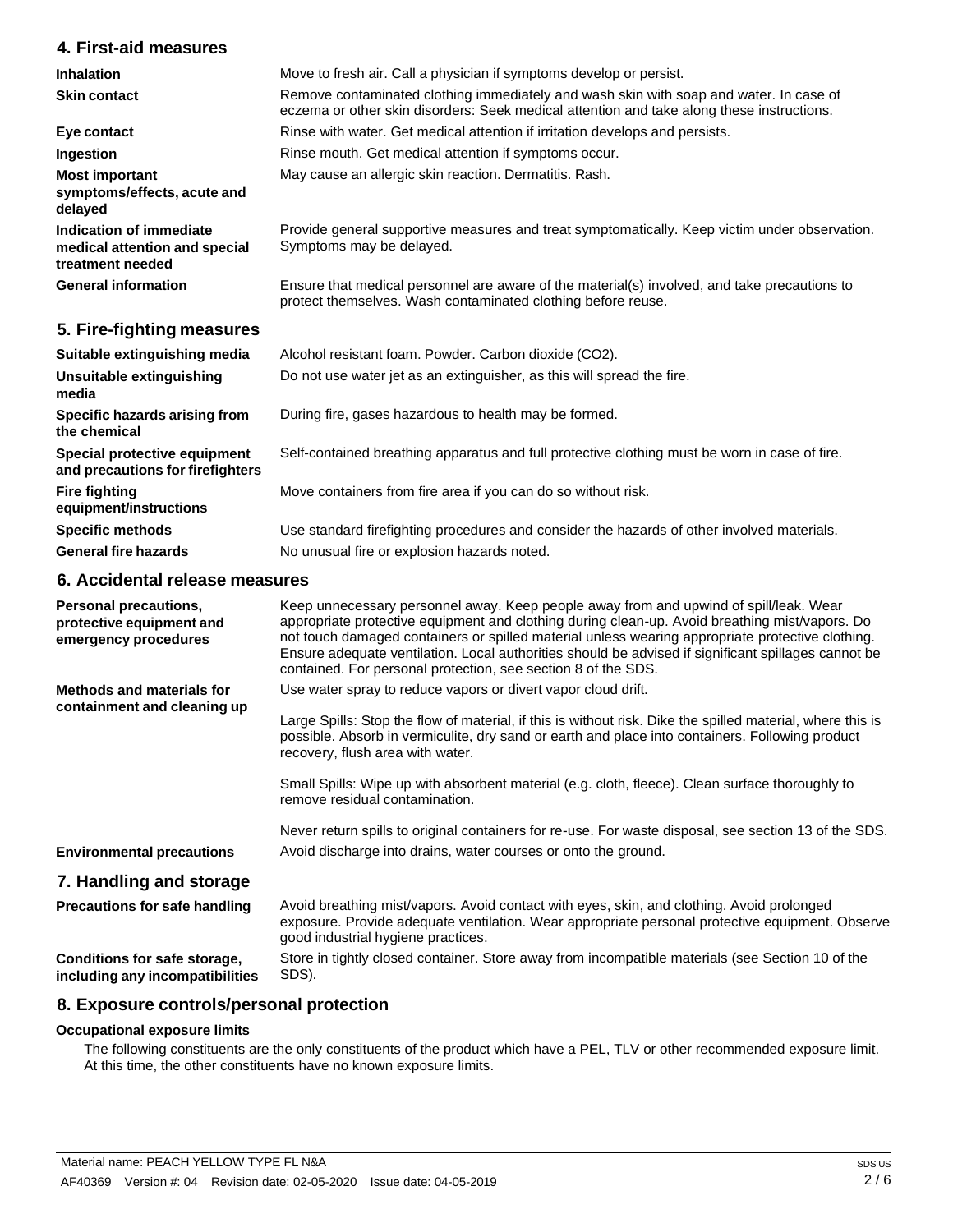| US. Workplace Environmental Exposure Level (WEEL) Guides |                                                                                                                                                                                                                                                                                                                                                                    |            |             |
|----------------------------------------------------------|--------------------------------------------------------------------------------------------------------------------------------------------------------------------------------------------------------------------------------------------------------------------------------------------------------------------------------------------------------------------|------------|-------------|
| <b>Components</b>                                        | <b>Type</b>                                                                                                                                                                                                                                                                                                                                                        | Value      | <b>Form</b> |
| PROPYLENE GLYCOL<br>NOM NFI (CAS 57-55-6)                | <b>TWA</b>                                                                                                                                                                                                                                                                                                                                                         | 10 $mg/m3$ | Aerosol.    |
| <b>Biological limit values</b>                           | No biological exposure limits noted for the ingredient(s).                                                                                                                                                                                                                                                                                                         |            |             |
| Appropriate engineering<br>controls                      | Good general ventilation should be used. Ventilation rates should be matched to conditions. If<br>applicable, use process enclosures, local exhaust ventilation, or other engineering controls to<br>maintain airborne levels below recommended exposure limits. If exposure limits have not been<br>established, maintain airborne levels to an acceptable level. |            |             |
|                                                          | Individual protection measures, such as personal protective equipment                                                                                                                                                                                                                                                                                              |            |             |
| Eye/face protection                                      | Face shield is recommended. Wear safety glasses with side shields (or goggles).                                                                                                                                                                                                                                                                                    |            |             |
| <b>Skin protection</b>                                   |                                                                                                                                                                                                                                                                                                                                                                    |            |             |
| <b>Hand protection</b>                                   | Wear appropriate chemical resistant gloves.                                                                                                                                                                                                                                                                                                                        |            |             |
| Other                                                    | Wear appropriate chemical resistant clothing. Use of an impervious apron is recommended.                                                                                                                                                                                                                                                                           |            |             |
| <b>Respiratory protection</b>                            | In case of insufficient ventilation, wear suitable respiratory equipment.                                                                                                                                                                                                                                                                                          |            |             |
| <b>Thermal hazards</b>                                   | Wear appropriate thermal protective clothing, when necessary.                                                                                                                                                                                                                                                                                                      |            |             |
| <b>General hygiene</b><br>considerations                 | Always observe good personal hygiene measures, such as washing after handling the material<br>and before eating, drinking, and/or smoking. Routinely wash work clothing and protective<br>equipment to remove contaminants. Contaminated work clothing should not be allowed out of the<br>workplace.                                                              |            |             |

# **9. Physical and chemical properties**

| Appearance                                        |                                               |  |
|---------------------------------------------------|-----------------------------------------------|--|
| <b>Physical state</b>                             | Liquid.                                       |  |
| <b>Form</b>                                       | Liquid.                                       |  |
| Color                                             | Not available.                                |  |
| Odor                                              | Not available.                                |  |
| Odor threshold                                    | Not available.                                |  |
| рH                                                | Not available.                                |  |
| Melting point/freezing point                      | -74.2 $\degree$ F (-59 $\degree$ C) estimated |  |
| Initial boiling point and boiling<br>range        | 370.76 °F (188.2 °C) estimated                |  |
| <b>Flash point</b>                                | > 200.0 °F (> 93.3 °C) Closed Cup             |  |
| <b>Evaporation rate</b>                           | Not available.                                |  |
| Flammability (solid, gas)                         | Not applicable.                               |  |
| Upper/lower flammability or explosive limits      |                                               |  |
| <b>Flammability limit - lower</b><br>$(\%)$       | Not available.                                |  |
| <b>Flammability limit - upper</b><br>$(\%)$       | Not available.                                |  |
| Explosive limit - lower (%)                       | Not available.                                |  |
| Explosive limit - upper (%)                       | Not available.                                |  |
| Vapor pressure                                    | 0.17 hPa estimated                            |  |
| <b>Vapor density</b>                              | Not available.                                |  |
| <b>Relative density</b>                           | Not available.                                |  |
| Solubility(ies)                                   |                                               |  |
| <b>Solubility (water)</b>                         | Not available.                                |  |
| <b>Partition coefficient</b><br>(n-octanol/water) | Not available.                                |  |
| <b>Auto-ignition temperature</b>                  | 700 °F (371.11 °C) estimated                  |  |
| <b>Decomposition temperature</b>                  | Not available.                                |  |
| <b>Viscositv</b>                                  | Not available.                                |  |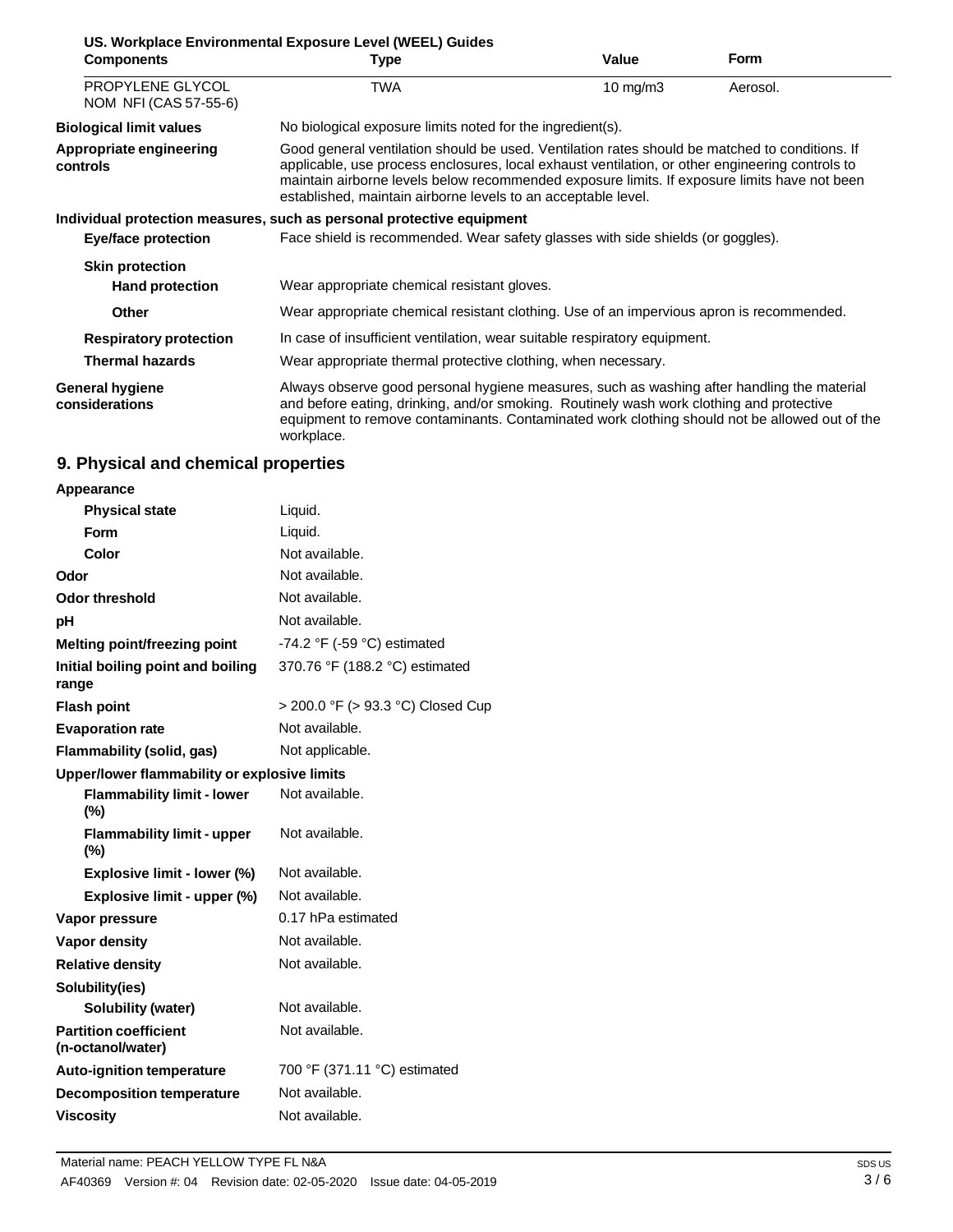| <b>Other information</b>    |                            |
|-----------------------------|----------------------------|
| <b>Explosive properties</b> | Not explosive.             |
| <b>Flammability class</b>   | Combustible IIIB estimated |
| <b>Oxidizing properties</b> | Not oxidizing.             |
| <b>Refractive index</b>     | 1.4172 - 1.4472            |
| <b>Specific gravity</b>     | $1.02 - 1.05$              |
|                             |                            |

# **10. Stability and reactivity**

| <b>Reactivity</b>                            | The product is stable and non-reactive under normal conditions of use, storage and transport.                                                                            |
|----------------------------------------------|--------------------------------------------------------------------------------------------------------------------------------------------------------------------------|
| <b>Chemical stability</b>                    | Material is stable under normal conditions.                                                                                                                              |
| <b>Possibility of hazardous</b><br>reactions | No dangerous reaction known under conditions of normal use.                                                                                                              |
| <b>Conditions to avoid</b>                   | Keep away from heat, hot surfaces, sparks, open flames and other ignition sources. Avoid<br>temperatures exceeding the flash point. Contact with incompatible materials. |
| Incompatible materials                       | Strong oxidizing agents.                                                                                                                                                 |
| <b>Hazardous decomposition</b><br>products   | No hazardous decomposition products are known.                                                                                                                           |

# **11. Toxicological information**

### **Information on likely routes of exposure**

| <b>Inhalation</b>                                                                  | Prolonged inhalation may be harmful.                     |
|------------------------------------------------------------------------------------|----------------------------------------------------------|
| <b>Skin contact</b>                                                                | May cause an allergic skin reaction.                     |
| Eye contact                                                                        | Direct contact with eyes may cause temporary irritation. |
| Ingestion                                                                          | Expected to be a low ingestion hazard.                   |
| Symptoms related to the<br>physical, chemical and<br>toxicological characteristics | May cause an allergic skin reaction. Dermatitis. Rash.   |

### **Information on toxicological effects**

| <b>Components</b>                                                             | <b>Species</b>                                                                                                      | <b>Test Results</b>                               |  |
|-------------------------------------------------------------------------------|---------------------------------------------------------------------------------------------------------------------|---------------------------------------------------|--|
| <b>GERANIOL</b>                                                               | #7 (CAS 106-24-1)                                                                                                   |                                                   |  |
| <b>Acute</b>                                                                  |                                                                                                                     |                                                   |  |
| Oral                                                                          |                                                                                                                     |                                                   |  |
| LD50                                                                          | Rat                                                                                                                 | 3600 mg/kg                                        |  |
| <b>Skin corrosion/irritation</b>                                              | Prolonged skin contact may cause temporary irritation.                                                              |                                                   |  |
| Serious eye damage/eye<br>irritation                                          | Direct contact with eyes may cause temporary irritation.                                                            |                                                   |  |
| Respiratory or skin sensitization                                             |                                                                                                                     |                                                   |  |
| <b>Respiratory sensitization</b>                                              |                                                                                                                     | Not a respiratory sensitizer.                     |  |
| <b>Skin sensitization</b>                                                     | May cause an allergic skin reaction.                                                                                |                                                   |  |
| Germ cell mutagenicity                                                        | No data available to indicate product or any components present at greater than 0.1% are<br>mutagenic or genotoxic. |                                                   |  |
| Carcinogenicity                                                               |                                                                                                                     | Not classifiable as to carcinogenicity to humans. |  |
| <b>IARC Monographs. Overall Evaluation of Carcinogenicity</b>                 |                                                                                                                     |                                                   |  |
| Not listed.<br>OSHA Specifically Regulated Substances (29 CFR 1910.1001-1052) |                                                                                                                     |                                                   |  |
| Not regulated.<br>US. National Toxicology Program (NTP) Report on Carcinogens |                                                                                                                     |                                                   |  |
| Not listed.                                                                   |                                                                                                                     |                                                   |  |
| <b>Reproductive toxicity</b>                                                  | This product is not expected to cause reproductive or developmental effects.                                        |                                                   |  |
| Specific target organ toxicity -<br>single exposure                           | Not classified.                                                                                                     |                                                   |  |
| Specific target organ toxicity -<br>repeated exposure                         | Not classified.                                                                                                     |                                                   |  |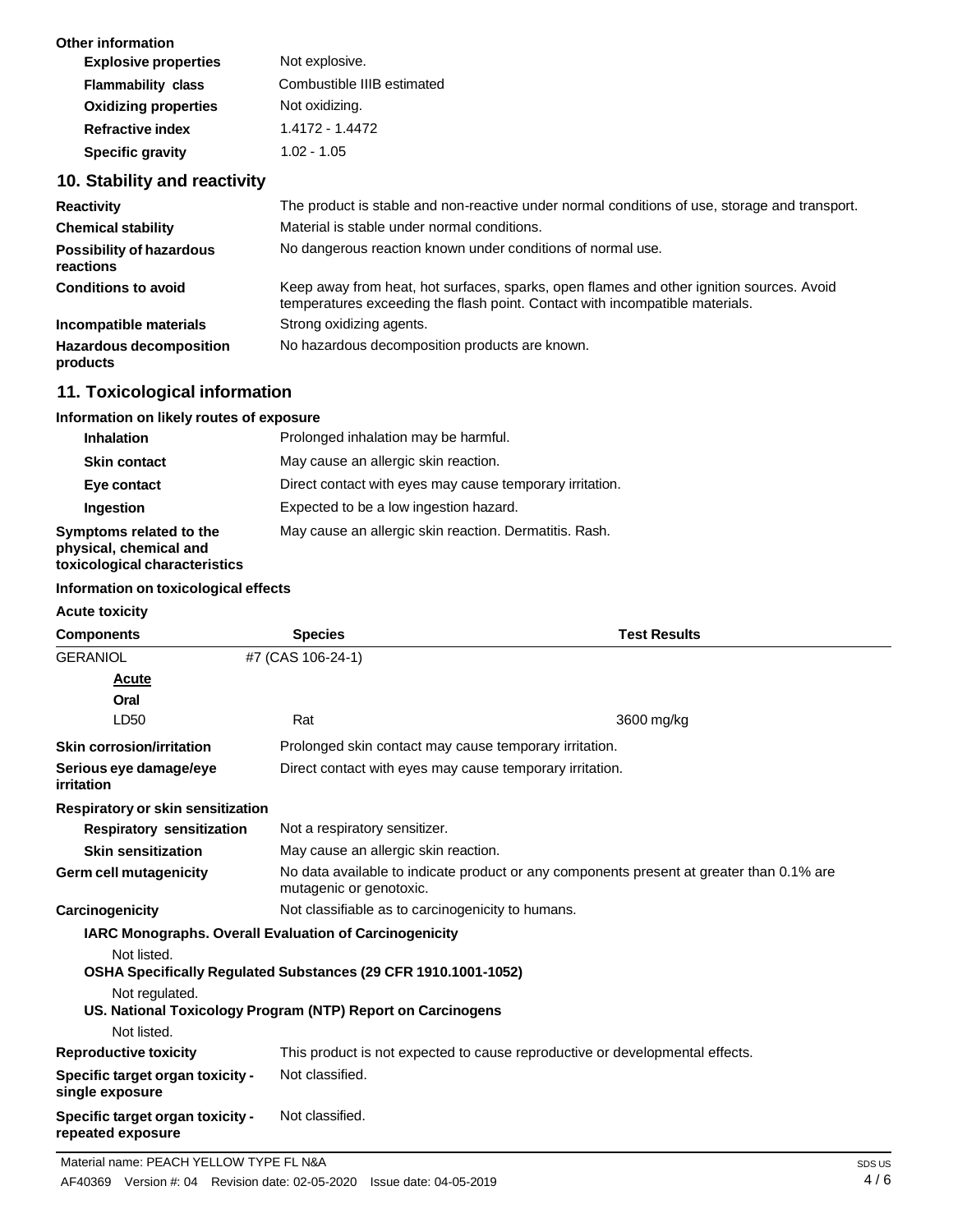| <b>Aspiration hazard</b>                          | Not an aspiration hazard.                                                                                                                                                                             |  |  |  |
|---------------------------------------------------|-------------------------------------------------------------------------------------------------------------------------------------------------------------------------------------------------------|--|--|--|
| <b>Chronic effects</b>                            | Prolonged inhalation may be harmful.                                                                                                                                                                  |  |  |  |
| 12. Ecological information                        |                                                                                                                                                                                                       |  |  |  |
| <b>Ecotoxicity</b>                                | The product is not classified as environmentally hazardous. However, this does not exclude the<br>possibility that large or frequent spills can have a harmful or damaging effect on the environment. |  |  |  |
| Persistence and degradability                     | No data is available on the degradability of any ingredients in the mixture.                                                                                                                          |  |  |  |
| <b>Bioaccumulative potential</b>                  |                                                                                                                                                                                                       |  |  |  |
| Partition coefficient n-octanol / water (log Kow) |                                                                                                                                                                                                       |  |  |  |
| PROPYLENE GLYCOL                                  | NOM NFI<br>$-0.92$                                                                                                                                                                                    |  |  |  |
| Mobility in soil                                  | No data available.                                                                                                                                                                                    |  |  |  |
| Other adverse effects                             | No other adverse environmental effects (e.g. ozone depletion, photochemical ozone creation<br>potential, endocrine disruption, global warming potential) are expected from this component.            |  |  |  |

### **13. Disposal considerations**

| <b>Disposal instructions</b>             | Collect and reclaim or dispose in sealed containers at licensed waste disposal site. Dispose of<br>contents/container in accordance with local/regional/national/international regulations.                            |  |
|------------------------------------------|------------------------------------------------------------------------------------------------------------------------------------------------------------------------------------------------------------------------|--|
| Local disposal regulations               | Dispose in accordance with all applicable regulations.                                                                                                                                                                 |  |
| Hazardous waste code                     | The waste code should be assigned in discussion between the user, the producer and the waste<br>disposal company.                                                                                                      |  |
| Waste from residues / unused<br>products | Dispose of in accordance with local regulations. Empty containers or liners may retain some<br>product residues. This material and its container must be disposed of in a safe manner (see:<br>Disposal instructions). |  |
| <b>Contaminated packaging</b>            | Since emptied containers may retain product residue, follow label warnings even after container is<br>emptied. Empty containers should be taken to an approved waste handling site for recycling or<br>disposal.       |  |

# **14. Transport information**

### **DOT**

Not regulated as dangerous goods.

**IATA**

Not regulated as dangerous goods.

### **IMDG**

Not regulated as dangerous goods.

**Transport in bulk according to Annex II of MARPOL 73/78 and the IBC Code** Not established.

### **15. Regulatory information**

**US federal regulations**

This product is a "Hazardous Chemical" as defined by the OSHA Hazard Communication Standard, 29 CFR 1910.1200.

### **Toxic Substances Control Act (TSCA)**

**TSCA Section 12(b) Export Notification (40 CFR 707, Subpt. D)**

Not regulated.

**CERCLA Hazardous Substance List (40 CFR 302.4)**

Not listed.

### **SARA 304 Emergency release notification**

Not regulated.

### **OSHA Specifically Regulated Substances (29 CFR 1910.1001-1052)**

Not regulated.

### **Superfund Amendments and Reauthorization Act of 1986 (SARA)**

### **SARA 302 Extremely hazardous substance**

Not listed.

### **SARA 311/312 Hazardous chemical** No (Exempt)

**SARA 313 (TRI reporting)**

Not regulated.